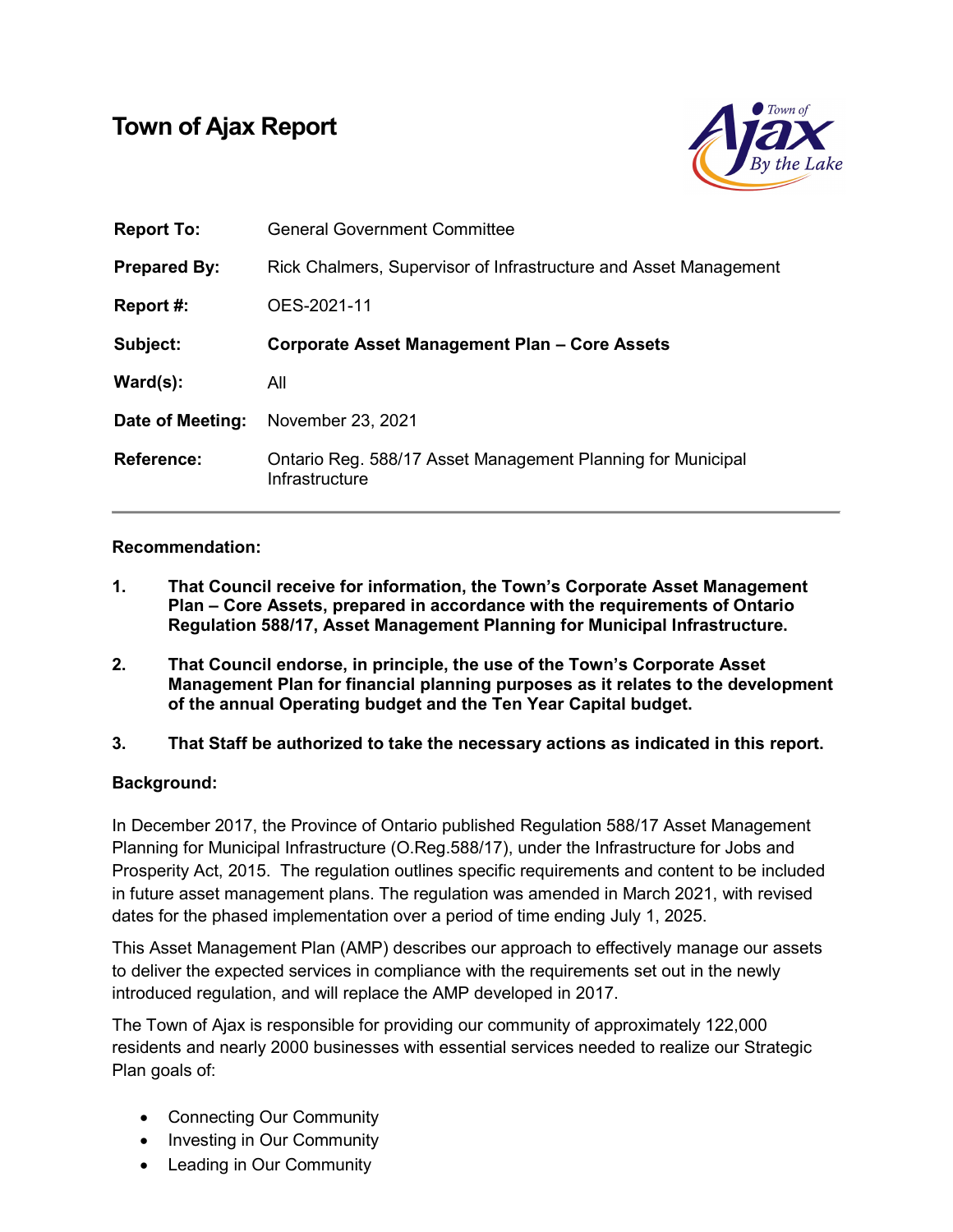Our core infrastructure assets, with a replacement value of \$889 million, are the foundation for delivery of essential services and we must therefore ensure appropriate investment is planned to renew our assets and enhance our portfolio as needed to maintain these services. These roadway, bridge and stormwater management assets contribute to community health, wellness and satisfaction, and long-term prosperity and growth.

We have recognized the benefits of adopting leading practice with respect to asset management [Leading in Our Community]. This includes working progressively to implement leading practice approaches that support sustainable service delivery efficiently while managing risks.

With the introduction of O.Reg.588/17, we have broadened our approaches to develop an updated asset management plan that is compliant with the requirements of the regulation and its milestones, beginning with the first milestone of July 1, 2022, which is a stepping stone to meeting compliance with future regulated milestones.

### Discussion:

An Asset Management Plan (AMP) is a strategic document that can be used to provide a rational framework for the effective management of all tangible capital (physical) infrastructure assets that the Town uses to deliver services. The following is a summary of core infrastructure assets used by the Town to support service delivery, included in this AMP:

Core Transportation

- Roadways
- $\triangleright$  Roadway Bridges
- $\triangleright$  Structural and Large Diameter Culverts

Stormwater Management

- $\triangleright$  Stormwater Ponds
- Storm Sewer Network including Structures

To maintain service delivery expectations, the Town must ensure that assets supporting these services are managed in a way that balances service levels, risk and sustainability. These assets require significant ongoing investment in operating, maintenance and renewal activities to ensure they are safe, structurally sound and fit for the purpose to support the delivery of services. The management of these assets is integral to the long term financial and service level planning for the Town. The majority of the Town's infrastructure has been built as a result of significant growth that has taken place in the last 65 years. As this infrastructure ages and the Town approaches build out, additional funding pressures will be placed on infrastructure renewal.

As our assets age, their condition degrades, which can ultimately impact service delivery. We continue to develop our capacity to apply proven processes and technologies for conducting condition assessment of assets, to gain an understanding of the state of our infrastructure, which informs our monitoring and management of levels of service (LoS) and planning for investment in new and existing infrastructure.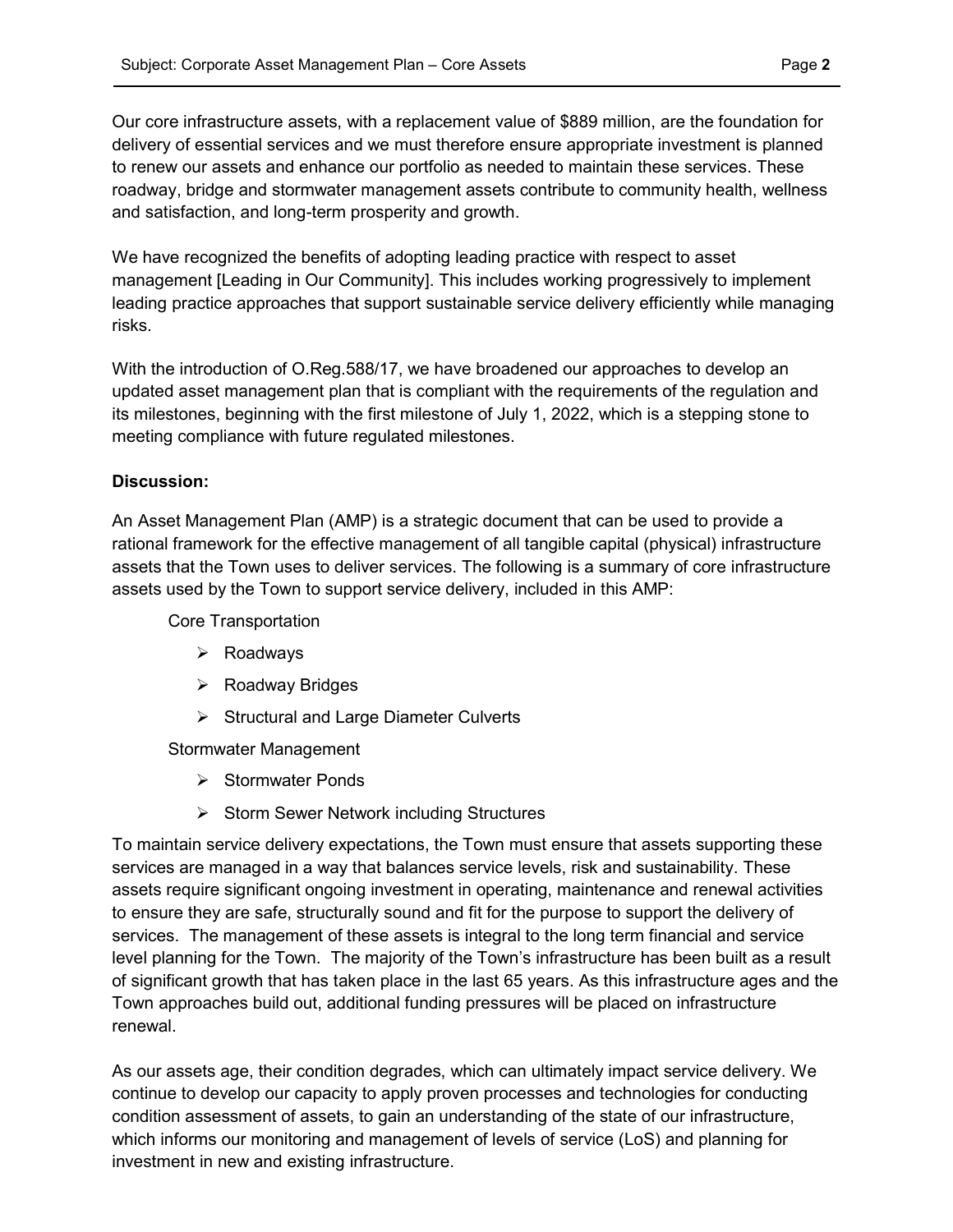Periodic inspections and condition assessment processes for all core assets are evolving, targeting future well defined condition based assessments for all assets. Core infrastructure assets including roads, bridges and major culverts have strong condition assessment processes, while stormwater assets, for the most part, follow an aged-based approach. Condition based assessment of all stormwater assets is in various stages of future implementation.

Typical for all corporate assets, in the absence of formal condition assessment information such as with stormwater assets, condition is derived from the age and lifespan of the asset. Once condition assessment information has been established for all of the assets, it is then used to support asset management decision-making at the Town.

Consistently across all asset categories, the following condition rating system is applied resulting in a condition grade between A-Very Good to E-Very Poor.

|               | <b>Condition Ratings</b>                                        |                                                                 |                                                                                       |                                                                                              |                                    |                                          |
|---------------|-----------------------------------------------------------------|-----------------------------------------------------------------|---------------------------------------------------------------------------------------|----------------------------------------------------------------------------------------------|------------------------------------|------------------------------------------|
|               |                                                                 | D                                                               | $\overline{C}$                                                                        | B                                                                                            | $\mathsf{A}$                       | U                                        |
|               | $0 - 20$                                                        | $21 - 40$                                                       | $41 - 60$                                                                             | $61 - 80$                                                                                    | 81-100                             | --                                       |
|               |                                                                 | $\overline{2}$                                                  | 3                                                                                     | 4                                                                                            | 5                                  |                                          |
|               | <b>Very Poor</b>                                                | Poor                                                            | Fair                                                                                  | Good                                                                                         | Very Good                          | Unknown                                  |
|               | <b>Extremely Poor</b><br>with Multiple<br><b>Severe Defects</b> | <b>Poor Condition</b><br>with Multiple<br><b>Major Defects</b>  | <b>Fair Condition</b><br>with Multiple<br><b>Minor Defects</b><br>and Normal<br>Aging | <b>Better than</b><br>Average with<br><b>Few Minor</b><br>Defects and<br><b>Normal Aging</b> | Very Good or<br><b>Almost New</b>  | No Condition<br>Information<br>Available |
| Deterioration | Immediate<br>Repair                                             | <b>Major Distress</b>                                           | <b>Some Distress</b>                                                                  | Normal<br>Weathering                                                                         | <b>No</b><br><b>Deterioration</b>  |                                          |
| Performance   | <b>Not Performing</b><br>as Intended                            | <b>Much Lower</b><br>than Intended                              | Lower than<br>Intended                                                                | Performing as<br>Intended                                                                    | <b>Much Lower</b><br>than Intended |                                          |
| Age           | Past End of<br><b>Service Life</b>                              | <b>Nearing End of</b><br><b>Expected</b><br><b>Service Life</b> | Later Stage of<br><b>Expected</b><br><b>Service Life</b>                              | Within Mid-<br>Range of<br><b>Expected</b><br><b>Service Life</b>                            | New / Like New                     |                                          |

The Town's core infrastructure assets are at varying stages in their lifespans and have varying conditions. The Town is in a unique position having the vast majority of the core infrastructure assets in Fair to Very Good condition. This is partially due to the relatively young age of the infrastructure but also the long service life of the core assets.

The following graph provides an overview of the condition of our core assets and the replacement values in \$Million.

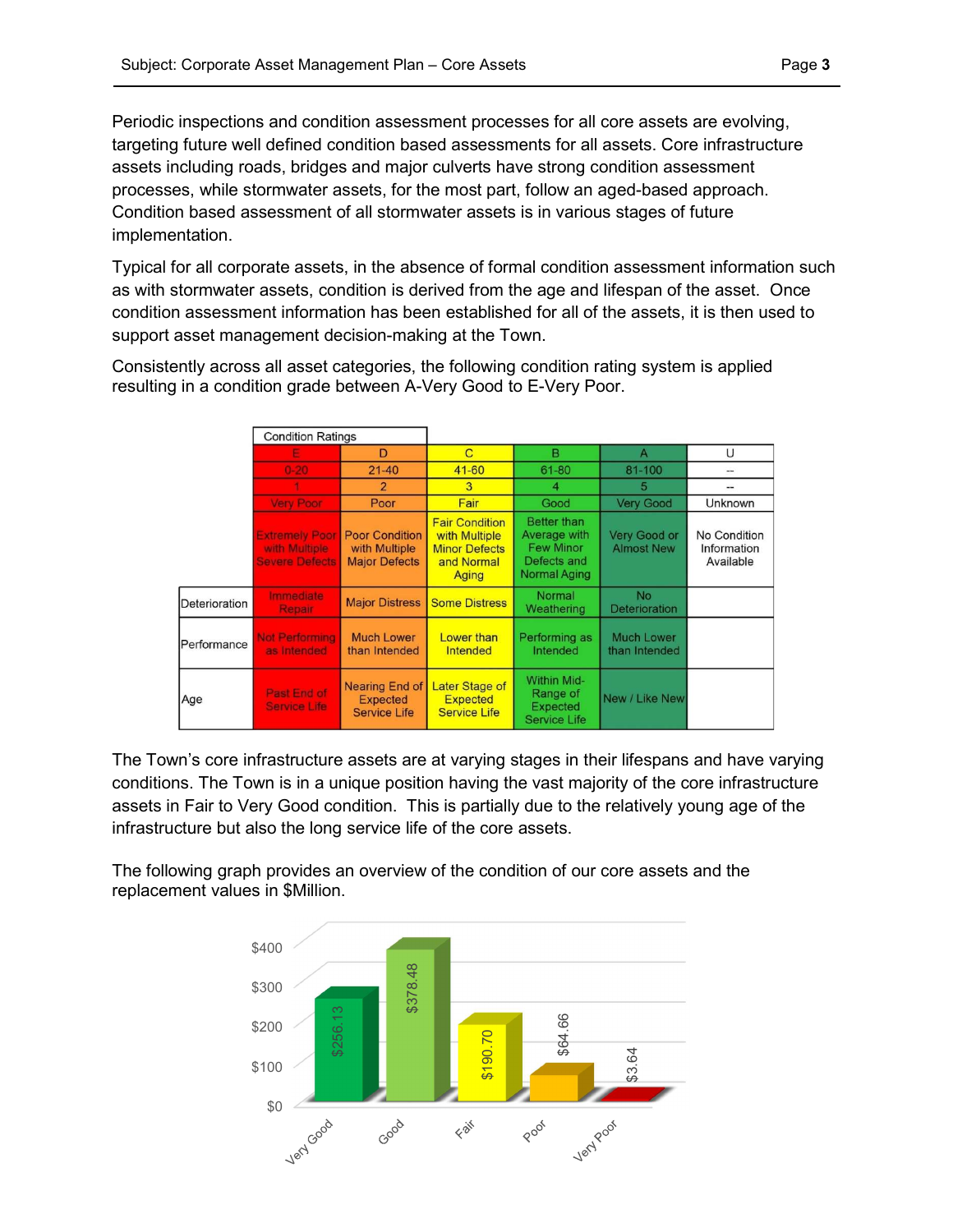The overall condition rating shows that 92.4% of our core assets included in this plan are rated in fair or better condition; however, sustained reinvestment is needed to maintain our assets in a good state of repair. Evidence of asset deterioration and reduced performance is beginning to show in the drop of overall condition of core assets from 95% in 2017 to 92.4% in 2020.

### Legislated Levels of Service

Municipal government as a whole have regulations to which they are legislated to comply, including O.Reg.588/17.

O.Reg.588/17 requires Ontario municipalities to prepare an asset management plan with current levels of service, for core assets (which include roads, bridges, major culverts and stormwater management assets) by July 1, 2022, and in respect to all of its other municipal infrastructure assets by July 1, 2024; and an asset management plan with proposed levels of service, for all municipal infrastructure assets by July 1, 2025.

The levels of service requirements for Asset Management Plans, current levels of service are as follows (O.Reg.588/17, section 5.(2)):

(2) A municipality's asset management plan must include the following:

- 1. For each asset category, the current levels of service being provided, determined in accordance with the following qualitative descriptions and technical metrics and based on data from at most the two calendar years prior to the year in which all information required under this section is included in the asset management plan:
	- i. With respect to core municipal infrastructure assets, the qualitative descriptions set out in Column 2 and the technical metrics set out in Column 3 of Table 1, 2, 3, 4 or 5, as the case may be.
	- ii. With respect to all other municipal infrastructure assets, the qualitative descriptions and technical metrics established by the municipality.
- 2. The current performance of each asset category, determined in accordance with the performance measures established by the municipality, such as those that would measure energy usage and operating efficiency, and based on data from at most two calendar years prior to the year in which all information required under this section is included in the asset management plan.

By July 1, 2025, the levels of service requirements for Asset Management Plans, proposed levels of service are as follows (O.Reg.588/17, section 6.(1)):

- 1. For each asset category, the levels of service that the municipality proposes to provide for each of the 10 years following the year in which all information required under section 5 and this section is included in the asset management plan, determined in accordance with the following qualitative descriptions and technical metrics:
	- i. With respect to core municipal infrastructure assets, the qualitative descriptions set out in Column 2 and the technical metrics set out in Column 3 of Table 3, 4 or 5, as the case may be.
	- ii. With respect to all other municipal infrastructure assets, the qualitative descriptions and technical metrics established by the municipality.
- 2. An explanation of why the proposed levels of service under paragraph 1 are appropriate for the municipality, based on an assessment of the following: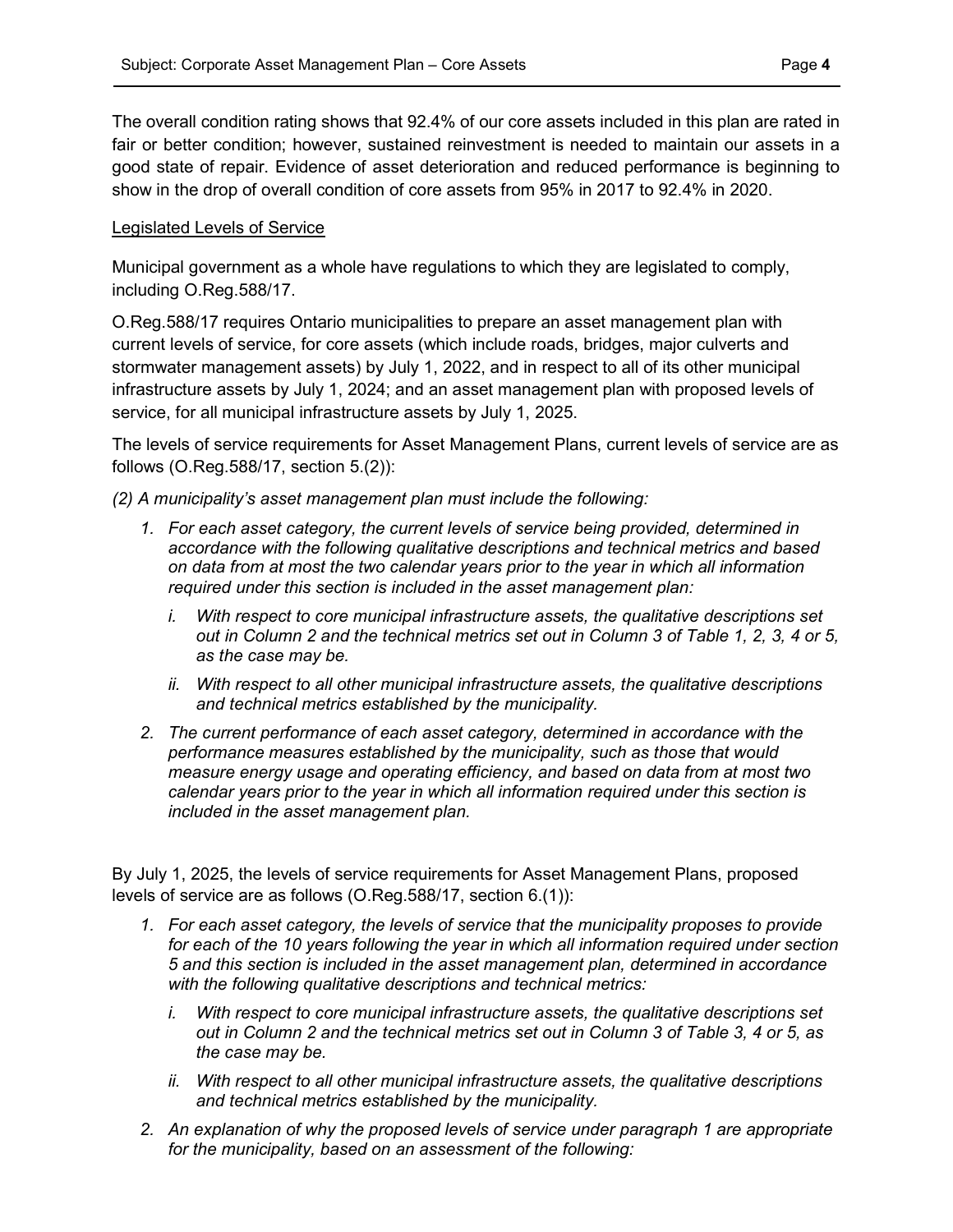- i. The options for the proposed levels of service and the risks associated with those options to the long term sustainability of the municipality.
- ii. How the proposed levels of service differ from the current levels of service set out under paragraph 1 of subsection 5 (2).
- iii. Whether the proposed levels of service are achievable.
- iv. The municipality's ability to afford the proposed levels of service.
- 3. The proposed performance of each asset category for each year of the 10-year period referred to in paragraph 1, determined in accordance with the performance measures established by the municipality, such as those that would measure energy usage and operating efficiency.

The above-referenced tables from the Regulation are as follows:

Table 3 - Stormwater Management Assets

| Column 1       | Column 2                                                                                                                                                                                                                          | Column 3                                                                                                                                                                        |
|----------------|-----------------------------------------------------------------------------------------------------------------------------------------------------------------------------------------------------------------------------------|---------------------------------------------------------------------------------------------------------------------------------------------------------------------------------|
| <b>Service</b> | <b>Community levels of service</b>                                                                                                                                                                                                | <b>Technical levels of service</b>                                                                                                                                              |
| attribute      | (qualitative descriptions)                                                                                                                                                                                                        | (technical metrics)                                                                                                                                                             |
| Scope          | Description, which may include maps, of the user<br>groups or areas of the municipality that are<br>protected from flooding, including the extent of<br>the protection provided by the municipal<br>stormwater management system. | 1. Percentage of properties in municipality<br>resilient to a 100-year storm.<br>2. Percentage of the municipal stormwater<br>management system resilient to a 5-year<br>storm. |

#### Table 4 - Roads

| Column 1<br><b>Service</b><br>attribute | Column 2<br><b>Community levels of service</b><br>(qualitative descriptions)                                      | Column 3<br><b>Technical levels of service</b><br>(technical metrics)                                                                                                                                         |
|-----------------------------------------|-------------------------------------------------------------------------------------------------------------------|---------------------------------------------------------------------------------------------------------------------------------------------------------------------------------------------------------------|
| Scope                                   | Description, which may include maps, of the road<br>network in the municipality and its level of<br>connectivity. | Number of lane-kilometres of each of arterial<br>roads, collector roads and local roads as a<br>proportion of square kilometres of land area<br>of the municipality.                                          |
| Quality                                 | Description or images that illustrate the different<br>levels of road class pavement condition.                   | 1. For paved roads in the municipality, the<br>average pavement condition index value.<br>2. For unpaved roads in the municipality,<br>the average surface condition (e.g.<br>excellent, good, fair or poor). |

#### Table 5 - Bridges And Culverts

| <b>Column 1</b><br><b>Service</b><br>attribute | Column <sub>2</sub><br><b>Community levels of service</b><br>(qualitative descriptions)                                                                                                                          | Column 3<br><b>Technical levels of service</b><br>(technical metrics)                                                                                                            |
|------------------------------------------------|------------------------------------------------------------------------------------------------------------------------------------------------------------------------------------------------------------------|----------------------------------------------------------------------------------------------------------------------------------------------------------------------------------|
| Scope                                          | Description of the traffic that is supported by<br>municipal bridges (e.g., heavy transport vehicles,<br>motor vehicles, emergency vehicles, pedestrians,<br>cyclists).                                          | Percentage of bridges in the municipality<br>with loading or dimensional restrictions.                                                                                           |
| Quality                                        | 1. Description or images of the condition of bridges<br>and how this would affect use of the bridges.<br>2. Description or images of the condition of culverts<br>and how this would affect use of the culverts. | 1. For bridges in the municipality, the<br>average bridge condition index value.<br>2. For structural culverts in the municipality,<br>the average bridge condition index value. |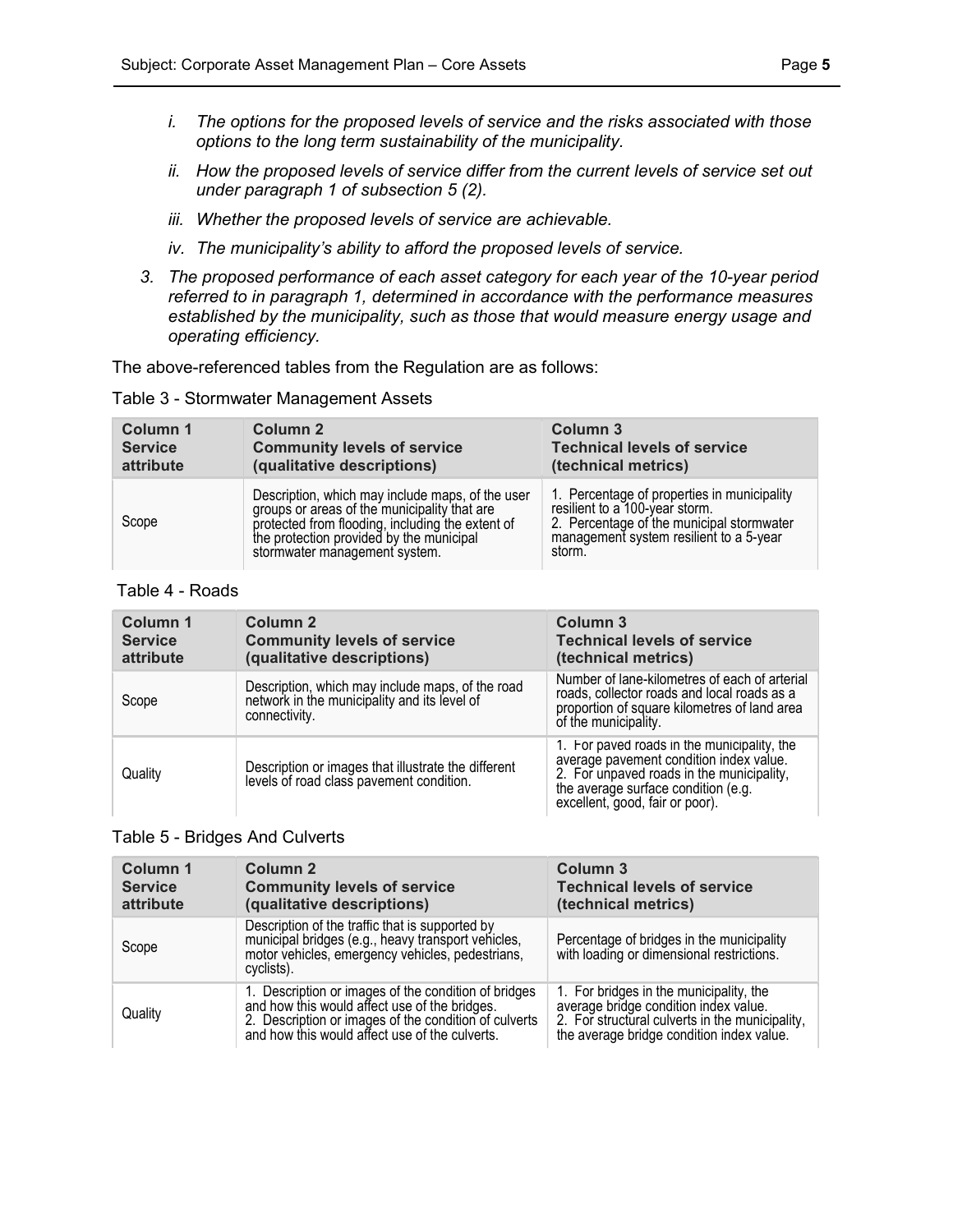The most fundamental principle of performance measurement is the need for agreement on high-level objectives or outcomes because they drive the design of the levels of service framework, including the selection of key performance indicators (KPI). The levels of service framework that links performance indicators to service levels to ultimate objectives must be built from the "top down."

Following leading practices, the levels of service framework for the Town includes a hierarchy of corporate, legislated, customer and technical levels of service, as shown in the framework below. Asset lifecycle activities are undertaken to close gaps between current performance and target service standards throughout the hierarchy of technical, customer, legislated and corporate levels of service.



### Asset Lifecycle Management Strategies

Asset Lifecycle Management Strategy refers to the activities undertaken to ensure maximum value and service delivery is obtained from assets through all stages of the asset life. Asset lifecycle activities can be categorized into the following main areas and funding sources:

- Create or Acquire (Capital)
- Upgrade (Capital)
- $\triangleright$  Operate (Operating)
- $\triangleright$  Maintain (Operating)
- $\triangleright$  Refurbish or Rehabilitate (Capital)
- $\triangleright$  Replace (Capital)
- $\triangleright$  Dispose or Decommission (Capital)

O.Reg 588/17 requires that asset management plans include the lifecycle activities that would need to be undertaken to maintain the current level of service for each asset category. The Provincial regulation also requires that asset management plans include the estimated capital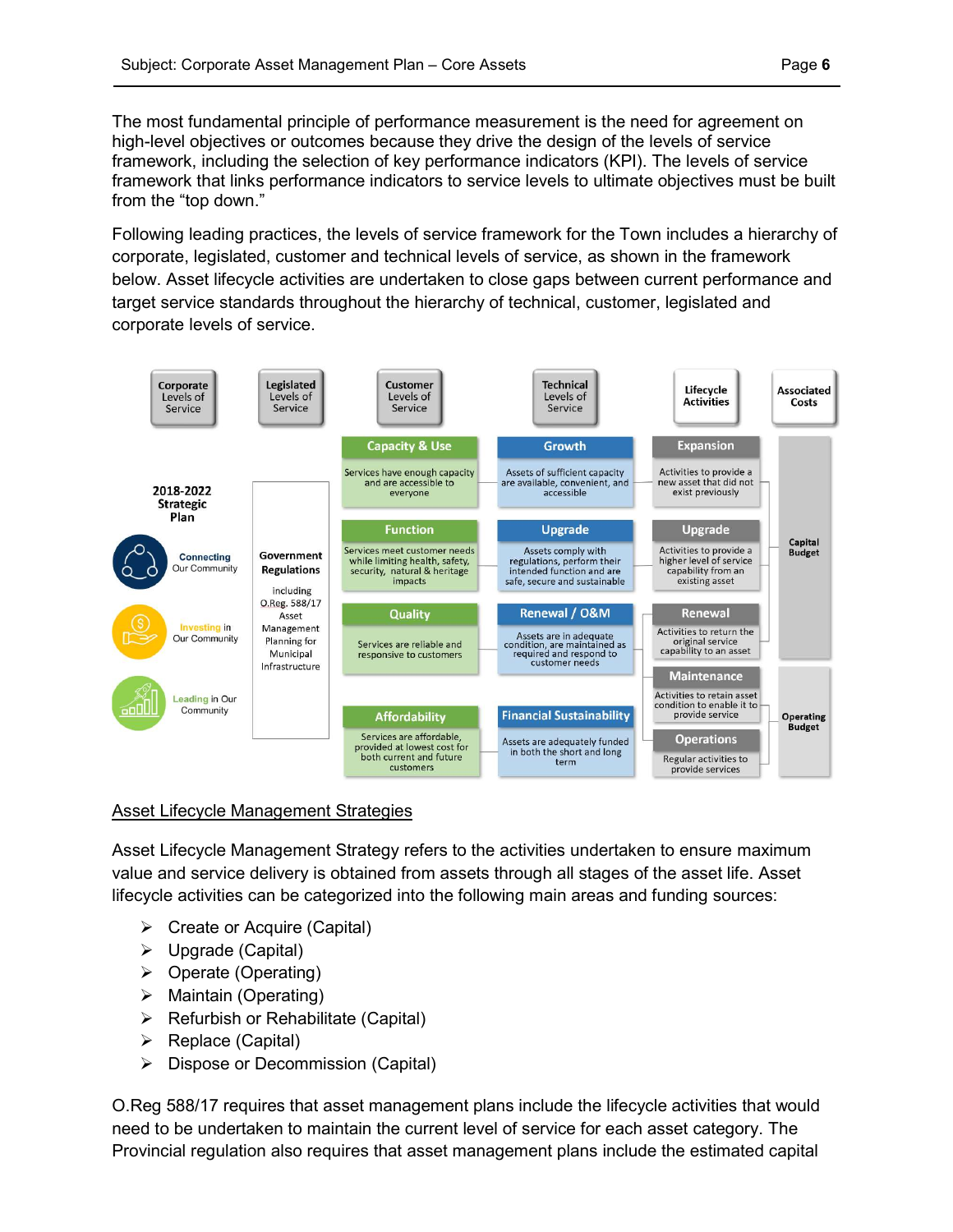expenditures and significant operating costs related to the lifecycle activities required to maintain the current level of service in order to accommodate demand of growth projections.

The AMP details our approach to lifecycle management of assets in each stage of the lifecycle and is discussed in their respective appendices.

A fully optimized asset lifecycle strategy is the lowest cost strategy for the specified levels of service. The asset lifecycle strategies outlined in the AMP are those generally applied and adjusted by Town staff based on knowledge of variation in asset construction materials and methodologies and operating environments. The lifecycle strategies are to be improved over time as the Town gains more data and knowledge on the benefits of treatments and the true lifecycle costs of its assets.

Risks relating to asset infrastructure failure are mitigated through condition and risk assessments, proactive maintenance programs that include predictive, preventative and corrective maintenance, and capital renewal programs to ensure that the work required to achieve the established LOS is identified and implemented. Annual maintenance and capital programs and associated budgets provide the funding to undertake the necessary works.

A significant risk for the Town to consider is inadequate resources to undertake programmed maintenance and renewal works, including funding, business processes, staffing, and supporting technology. The Town is required to discuss how the risks of funding shortfalls will be managed as per the July 1st, 2025 requirements of O.Reg. 588/17.

#### Growth Demand

It is expected that Ajax will grow by approximately 26,300 persons from 2011 to 2031. Expressed in terms of dwelling units, it is estimated that approximately 11,300 households will be added to the Town during this period. Town's population is expected to level off between 2021 and 2031 with a modest increase reaching approximately 137,600 residents by 2031

Where Ajax is transitioning from greenfield development to infill development, the majority of development applications, whether residential, commercial or employment, are in the form of site plans. There are only a few subdivisions left to be constructed in the Town. These will have stormwater management infrastructure, roads, sidewalks and all of the other associated services required to support development and will ultimately be assumed by the Town.

In many locations, the existing road network will not be able to accommodate predicted future traffic flows. Considering the projected growth in Ajax to build out, numerous road and trail network improvements are required. The Town's Transportation Master Plan outlines the impact of planned growth on the Town's transportation system and provides a plan to address the growth in a sustainable manner. The Transportation Master Plan includes recommendations on infrastructure development for vehicular, active, and public transit transportation. The 2018 DC Background Study identifies improvements to the road and trail network out to 2031.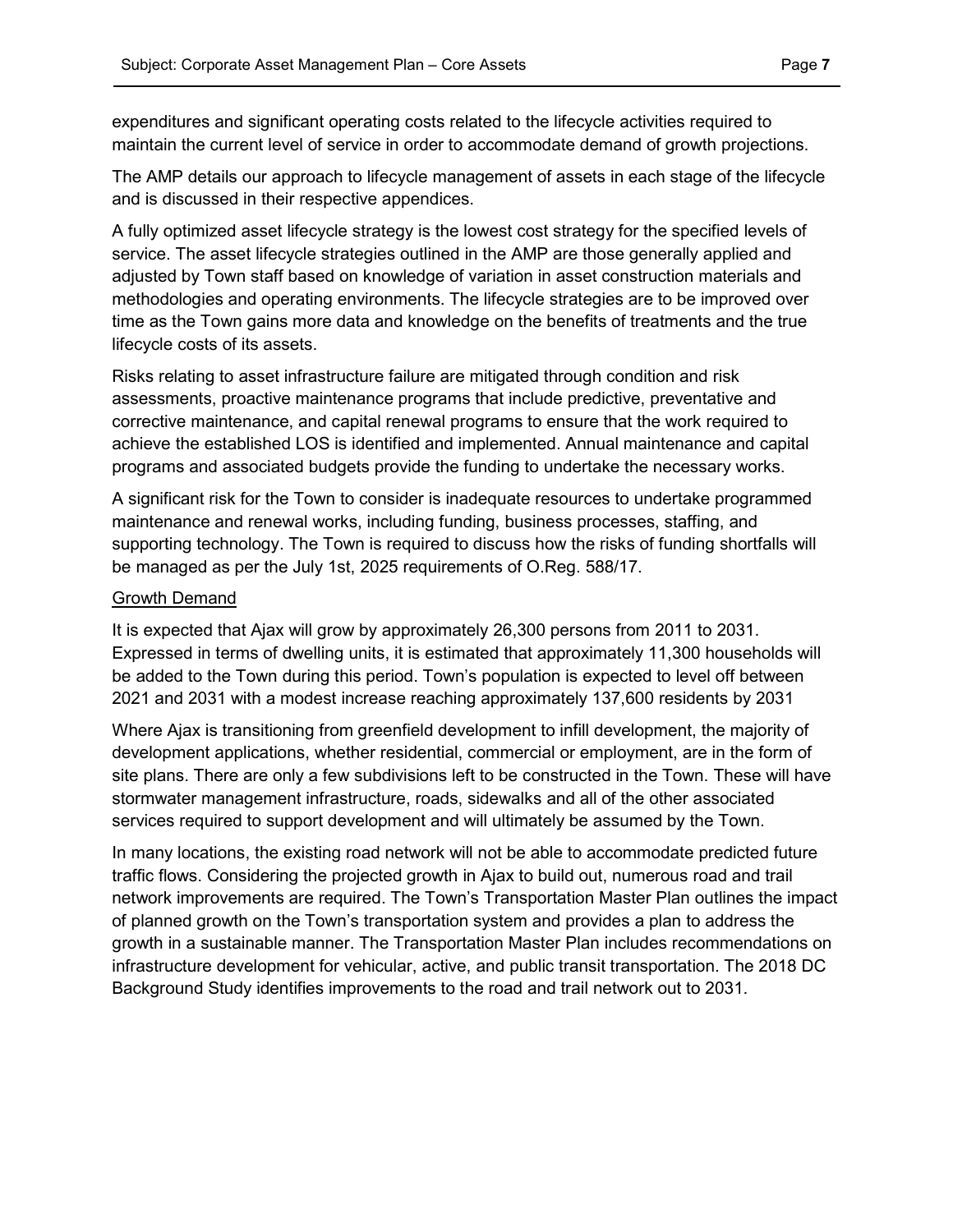### Climate Change

Climate change has been causing an impact on maintenance/rehabilitation activities and budgets for many years now. Changes in the climate affect activities such as:

- Surcharged storm sewer systems dislodging manhole covers
- Increased frequency of water storage on the roadways
- Blocked catchbasin lids due to storm debris
- Stormwater management ponds overflowing
- Pothole repairs due to more frequent freeze/thaw cycles
- Pavement heaving due to extreme cold winter temperatures
- Shoulder erosion due to increased frequency of heavy rain events
- Concrete heaving due to extreme hot summer temperatures
- Streetlight wiring repairs due to increased frequency of freezing rain
- Winter maintenance increased use of salt due to more frequent freeze/thaw cycles, and increased frequency of freezing rain

In 2019, the Town of Ajax developed the Ajax Climate Risk Resiliency Plan, which set out highlevel objectives to be actioned from 2019 to 2029.

Five of the eight objectives identified in the plan have a direct relationship with transportation and stormwater management assets.



The Ajax Climate Risk and Resiliency Plan represents an important tool that will be used to directly support the Town of Ajax's Asset Management Plan and long term budget forecast, specifically for issues related to natural systems, stormwater flooding and erosion, and emergency preparedness and response plans.

The Town has initiated a process to chart a course in adaptation planning; whereas mitigation is about doing our part to prevent unmanageable climate changes, adaptation planning is about equipping our community to adapt to the degree of change that can no longer be avoided. The Ajax Official Plan was the first in Ontario to integrate climate adaptation policies into local land use planning. The policies ensure the climate change lens is used in the decision making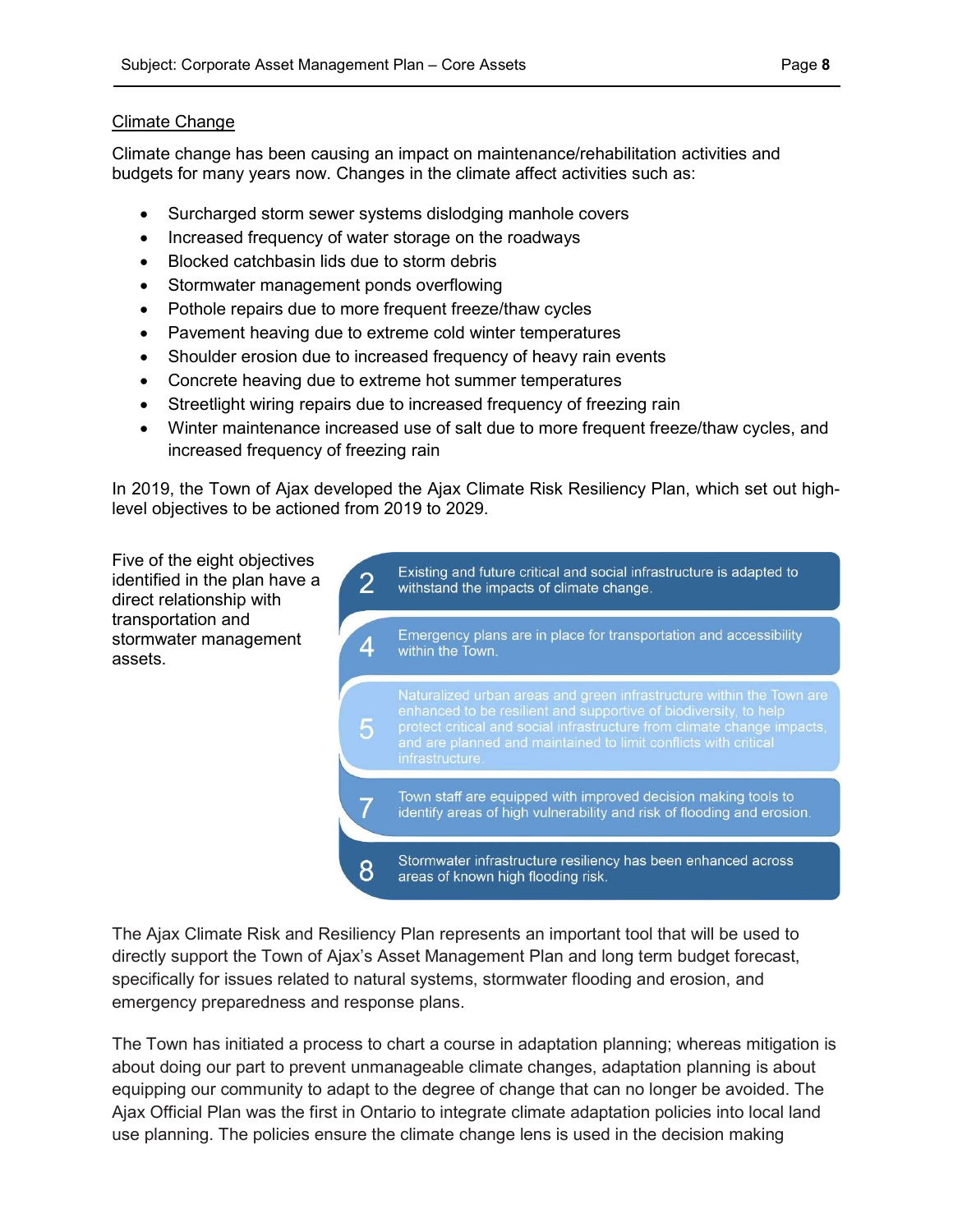process so that development is resilient. The Official Plan policies also direct the Town to "develop and implement an integrated Climate Change Action Plan".

The Ajax Climate Risk and Resiliency Plan in conjunction with the Asset Management Plan are powerful tools in ensuring that our infrastructure assets are upgraded and rehabilitated through the climate change lens and supported by the long term budget forecast, specifically for issues related to natural systems, stormwater flooding and erosion, and emergency preparedness and response plans.

### Financial Implications:

The Province's regulation set out specific requirements related to financial management of municipal assets. This regulation is phased in, to allow municipalities to develop the foundation data sets and business processes required for successful asset management over time.

The Town is currently in the process of establishing the current and desired Levels of Service, and once these have been finalized and approved by Council, a detailed financial strategy will be put in place to support the approved service levels. This will be finalized no later than July 2025 as required by the regulation.

This AMP provides sufficient information to establish the Town's investment needs at a high level. Accordingly, the AMP includes a financial projection of acquisition, renewal, and operations needs based on the data and assumptions made to support the state of the infrastructure and asset renewal strategies. The AMP also describes the Town's current approach to asset management funding and outlines the strategies that may be required to address identified funding gaps.

| The table below summarizes the Town's needs and current funding levels for Core |
|---------------------------------------------------------------------------------|
| Transportation and Stormwater assets on an annual basis.                        |

| Per Year                | <b>Total</b> |                |                |  |
|-------------------------|--------------|----------------|----------------|--|
|                         | Acquisition  | Capital        | Operating      |  |
| <b>Existing</b>         |              | \$19,246,394   | \$6,385,285    |  |
| <b>New Construction</b> | --           | \$8,022,094    | \$63,366       |  |
| <b>New Assumed</b>      | \$10,170,695 | \$234,883      | \$76,927       |  |
| <b>Total Investment</b> | \$10,170,695 | \$27,503,372   | \$6,525,578    |  |
| <b>Funding</b>          | \$10,170,695 | \$13,635,454   | \$5,064,000    |  |
| <b>Funding Gap</b>      |              | (\$13,867,917) | ( \$1,461,578) |  |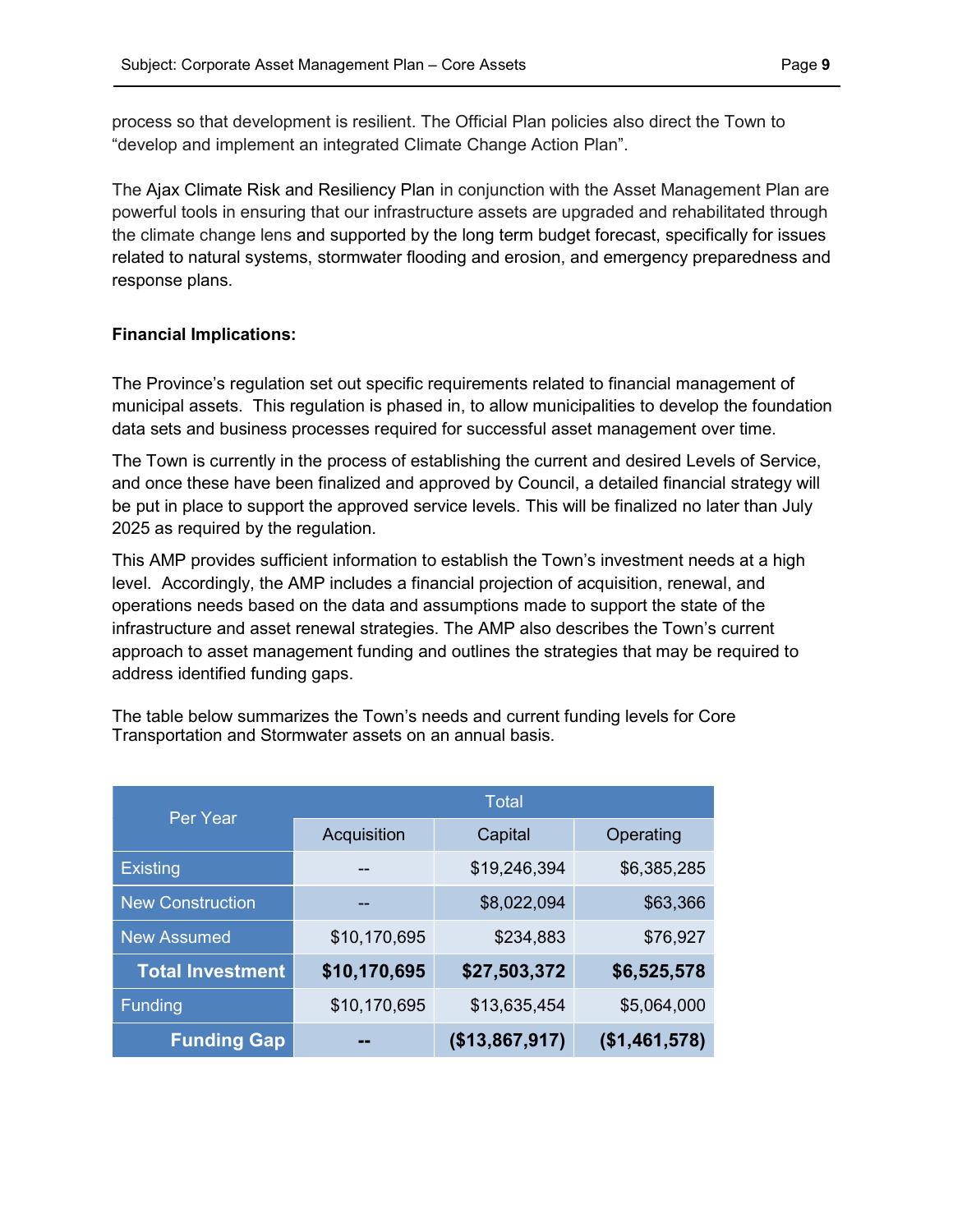### Capital Needs

#### Existing Core Asset Renewals

The estimated long term renewal investment needs to sustain the Town's existing core transportation and stormwater assets are forecast based on the schedule of lifecycle activities and associated costs outlined in Appendix A – Core Transportation and Appendix B – Stormwater Management of the AMP.

The forecasts represent the first long-term financial projections produced by the Town for renewal of its infrastructure assets. AM Plans are updated in accordance with O.Reg 588/17 and future iterations will be produced using improved data and processes to refine these financial projections.

Over the lifetime of the existing core assets included in this AM Plan, it is estimated that the Town requires annual capital expenditures of \$19.2 million to sustain the replacement and major rehabilitations of core assets. Major expenditures are forecast in 2050s and again in 2070s as the assets with longer service life begin to deteriorate over time and reach the end of life.

### Capital Needs Forecast to Service Growth

The Town is investing \$80.2 million between 2021 and 2031 in new assets (average \$8.0 million annually). This forecast is based on the DC Study's forecast for Transportation and Stormwater Management requirements through to 2031.

In addition, the Town will be assuming assets through greenfield development that are currently under construction or already constructed but unassumed. The estimated reinvestment needs for the assets is \$173,000 per year which is unaccounted for in the existing budget.

### Operating Needs

The Town undertakes regularly programmed lifecycle activities for operating and maintaining its assets. Expected growth in population and asset portfolio growth will place pressure on the capacity of existing operations and maintenance needs. The following table represents the annual operating needs for Road, Structures and Stormwater Management related services.

|                       | <b>Roads</b> | <b>Bridges</b> | <b>SW Linear</b> | <b>SWM</b><br><b>Ponds</b> | <b>SW Other</b> |
|-----------------------|--------------|----------------|------------------|----------------------------|-----------------|
| <b>Existing Needs</b> | \$4,689,000  | \$11,719       | \$1,592,665      | \$34,604                   | \$57,297        |
| New Construction      | \$56,288     | \$7,078        | $-$              | $- -$                      | --              |
| <b>New Assumed</b>    | \$55,829     | $- -$          | \$17,659         | \$1,211                    | \$2,227         |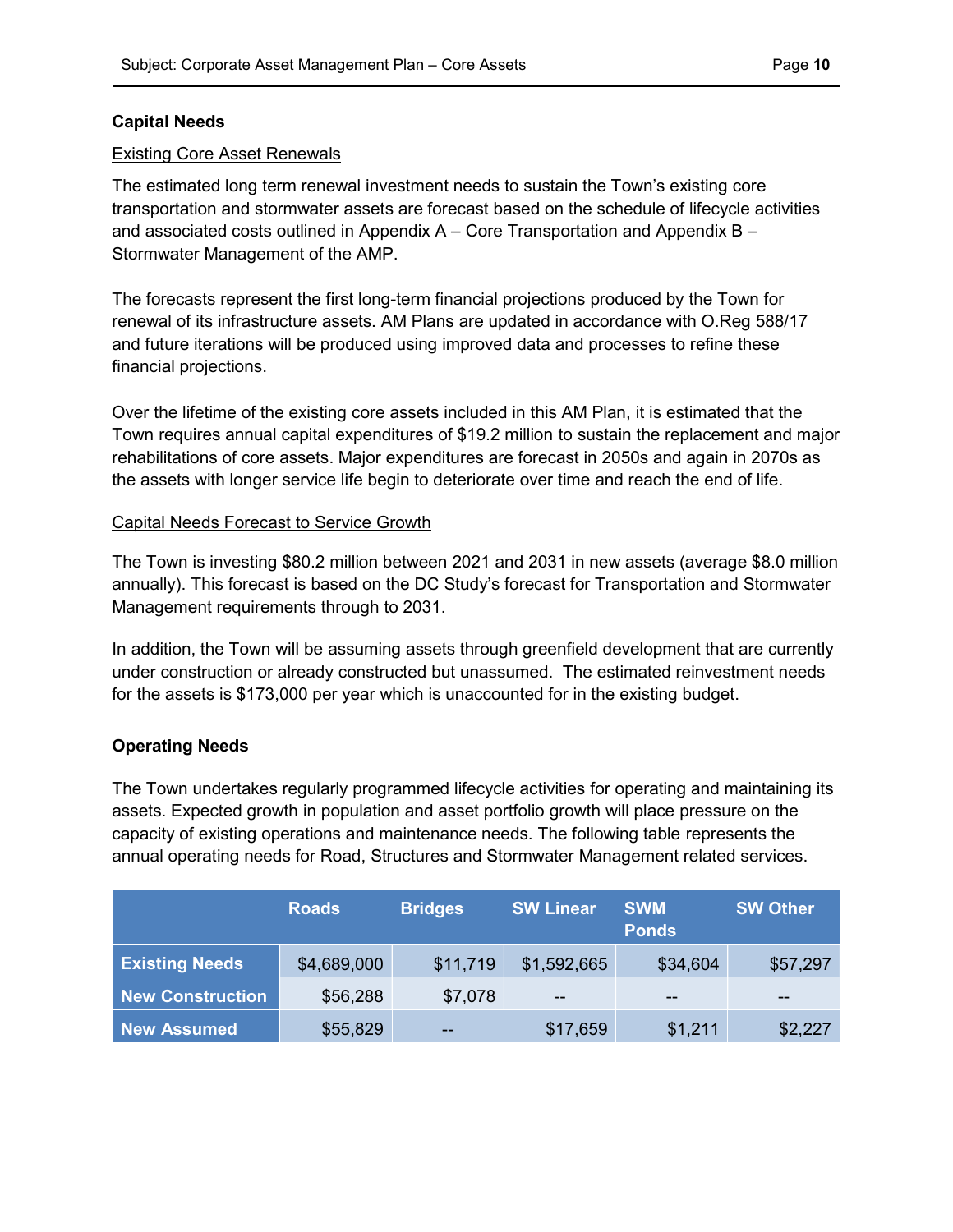# Current Funding Gap

The total funding gap for core transportation and stormwater assets is \$15.4 million per year of which \$13.9 million is Capital and \$1.5 million is Operating as shown on the graph below.



The majority of the capital funding gap consists of roads (\$10.1 million per year), stormwater linear (\$1.8 million per year) and stormwater management ponds (\$1.0 million per year). The majority of the operating funding gap is stormwater linear (\$1.2 million per year) which consists of conditional assessments and inspections.

Furthermore there is no future capital and operating funding allocations for the assumed and newly constructed assets.

# Renewal Investment

The Town's recommended reinvestment in existing assets for core transportation and stormwater is aligned with the Canadian Infrastructure Report Card (CIRC) targeted rate with minor differences in the infrastructure mix as shown on the table on the next page. The Town's current investment rate does not meet the recommended reinvestment rate in both the Town and the CIRC Targeted Rate. The underinvestment of stormwater and road assets will lead to a declining asset condition.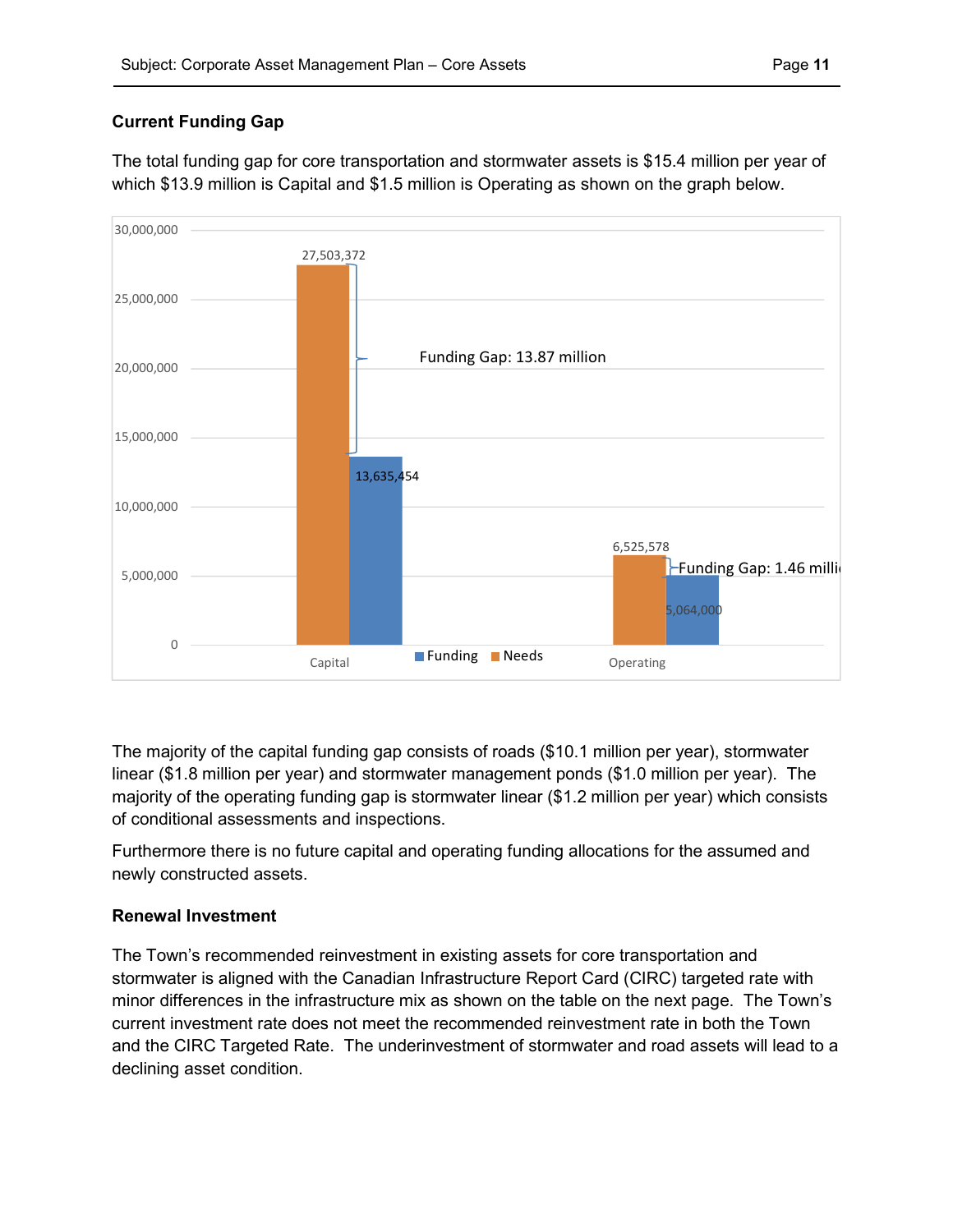| Infrastructure              | Recommended<br><b>Town Reinvestment</b><br>Rate | Canadian<br>Infrastructure (CIRC)<br>Targeted Rate | <b>Current</b><br><b>Reinvestment Rate</b> |
|-----------------------------|-------------------------------------------------|----------------------------------------------------|--------------------------------------------|
| <b>Storm Sewers</b>         | $1.07 - 2.00\%$                                 | $1.0\% - 2.0\%$                                    | 0.00%                                      |
| <b>Stormwater Ponds</b>     | 5.67%                                           | $1.7\% - 2.0\%$                                    | 0.00%                                      |
| <b>Roads</b>                | $1.93\% - 2.49\%$                               | $2.0\% - 3.0\%$                                    | 0.28%                                      |
| <b>Bridges and Culverts</b> | $1.50 - 1.81%$                                  | $1.0\% - 1.5\%$                                    | 0.28%                                      |

### Funding Strategies

Staff recognize that the Town's current infrastructure funding framework will likely be insufficient to maintain the core transportation and stormwater assets in a state of good repair. To address the identified funding gap, the following strategies may/will be brought forward for consideration.

### Reserve Optimization

A reserve optimization review should be conducted at the completion of the Asset Management Plan Level of Service study, to rebalance the Town's capital reserves and re-align them with the funding requirements set out in the plan. The Post Growth Capital reserve should also be included in this review and consideration given to dissolving this reserve into the other capital reserves.

### Dedicated Stormwater Fee

The Stormwater feasibility study is currently in the process of Council endorsement. The study recommends a strategy to help fund the stormwater maintenance and rehabilitations program.

### Dedicated Capital Levy

A dedicated annual capital levy of 1% could provide new capital funding of approximately \$759,000 per year to replace the lost Slots revenues. If added annually, this levy will compound to steadily fill the gap. This is a long-term commitment as it would take 10 years of increased levies to replace the projected total lost revenues of \$8 million per year. Higher or longer-term increases will be needed to bridge the structural funding gap related to lost funding, inflation and growth. The need for a capital levy has been recognized and introduced by several municipalities to address their infrastructure gaps.

### Development Funding

The Development Charge Background Study enables the Town to recover growth-related capital expenditures from new development to the extent possible through Development Charges. Any additional growth needs that cannot be funded from Development Charges are typically funded through the Development Reserve. Currently the Town does not have a dedicated stormwater category.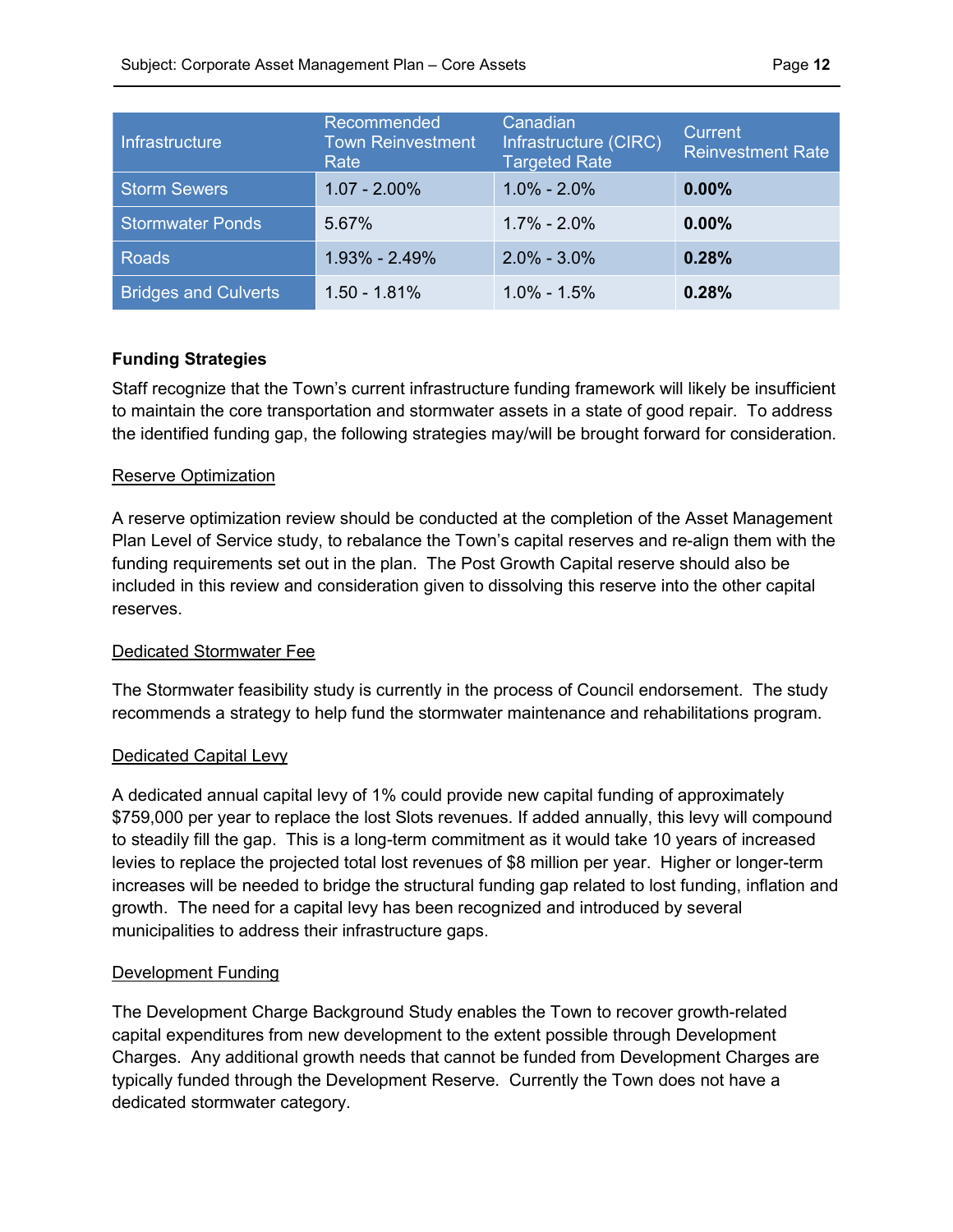### Debt Financing

Strong debt management practices balance the need to finance longer life infrastructure and infrastructure related to growth that is not fully recovered through development charges with the need to minimize interest costs and maintain future financial flexibility.

The Ministry of Municipal Affairs & Housing recognizes 3 debt metrics in assessing a municipality's financial risk associated with debt. Ajax's Debt per Capita, Debt Servicing Cost and Debt to Reserves metrics are all considered to be in the very low risk range, indicating capacity to finance a broader range of high priority capital projects if required. The low interest rate environment and inflationary trends on construction projects also suggest that debt financing could provide a net-benefit to the community by accelerating projects that otherwise could not be funded with available and projected revenues and reserves.

In 2021 Council approved a revised Debt Management policy to broaden the eligible uses and financing terms for debt-funded projects. Community consultation processes should continue to be employed to ensure that taxpayers support the recommended timing and scope of proposed investments.

### Leveraging Grant Funding Opportunities

The federal and provincial governments often offer grant opportunities for projects that are "shovel-ready". The Town should continue to identify priority projects and complete the related design preparation in order to take advantage of these opportunities as they arise. Healthy reserve balances will also ensure that the Town has sufficient capital available to contribute its share where the funding requires local contributions.

### Prioritized Capital Planning

Projects are informally assessed based on Risk. Future iterations of the Asset Management Plan will include a risk matrix.

All municipalities are required to have a 10 year long range capital forecast in place in order to meet the Financial Strategy requirements under O.Reg 588/17 . For the 2022 Capital Budget, the Town will be moving to a 10 year long range capital forecast.

The Financial Sustainability Plan will be updated upon completion of the Asset Level of Service Strategy in 2025, which is being undertaken as a requirement of O.Reg 588/17.

# Relationship to the Strategic Plan:

The Town of Ajax provides a community of approximately 122,000 residents and nearly 2000 businesses with essential services needed to realize our Strategic Plan goals of:

- Connecting Our Community
- Investing in Our Community
- Leading in Our Community